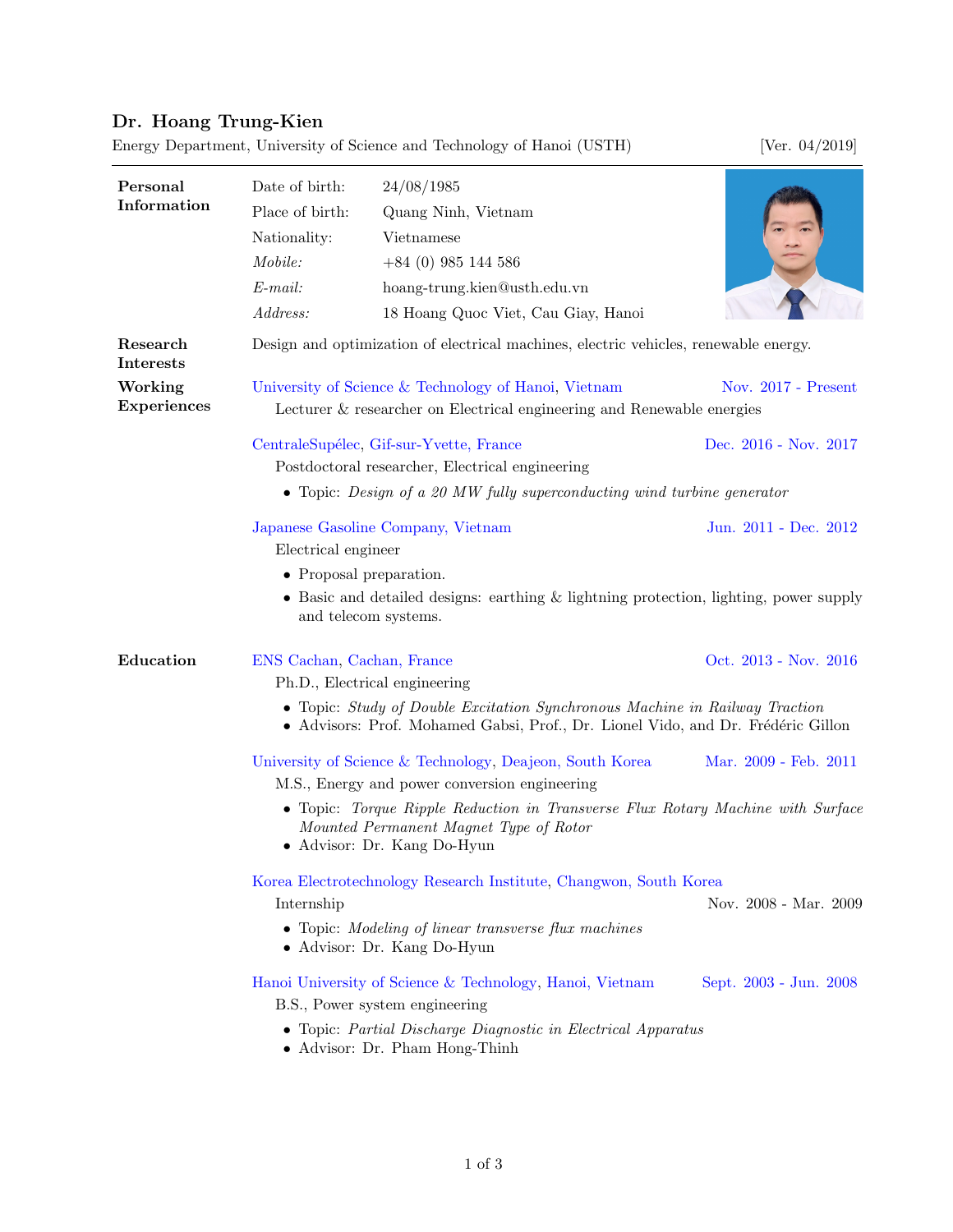| Peer-reviewed<br>journal articles       | 1. Trung-Kien Hoang, Lionel Vido, Frédéric Gillon, and Mohamed Gabsi "Structural"<br>optimization to maximize the flux control range of a double excitation synchronous<br>machine", Mathematics and Computers in Simulation, vol. 158, pp. 235-247, 2019.                                                                                                                                                             |
|-----------------------------------------|------------------------------------------------------------------------------------------------------------------------------------------------------------------------------------------------------------------------------------------------------------------------------------------------------------------------------------------------------------------------------------------------------------------------|
|                                         | 2. K. Hoang, L. Quéval, L. Vido, and C. Berriaud "Design of a 20 MW fully superconducting<br>wind turbine generator to minimize the levelized cost of energy", IEEE Transactions<br>on Applied Superconductivity, vol. 28, no. 4, pp.1-5, Jun. 2018. Art. no. 5206705.                                                                                                                                                 |
|                                         | 3. K. Hoang, L. Vido, M. Gabsi, and F. Gillon "Flux control range broadening and<br>torque ripple minimization of a double excitation synchronous motor" IEEE Transactions<br>on Magnetics, vol. 53, no. 1, pp.1-10, Jan. 2017. Art. no. 8100510.                                                                                                                                                                      |
|                                         | 4. Trung-Kien Hoang, Do-Hyun Kang and Ji-Young Lee, "Comparison between various<br>designs of transverse flux linear motor in terms of thrust force and normal force",<br>IEEE Transactions on Magnetics, vol.46, pp.3975-3801, Oct. 2010.                                                                                                                                                                             |
| International<br>conference<br>articles | 1. K. Hoang, L. Quéval, L. Vido, and C. Berriaud "Design of a 20 MW fully superconducting<br>wind turbine generator to minimize the levelized cost of energy", European Conference<br>on Applied Superconductivity (EUCAS2017), Geneva, Switzerland, Sept. 2017.                                                                                                                                                       |
|                                         | 2. K. Hoang, L. Vido, F. Gillon, and M. Gabsi "Thermal analysis of a double excitation<br>synchronous machine", <i>Electrimacs international conference</i> , Toulouse, France, Jul.<br>2017.                                                                                                                                                                                                                          |
|                                         | 3. K. Hoang, L. Vido, F. Gillon, and M. Gabsi "Geometry optimization to increase the<br>flux control range of a double excitation synchronous motor", Electrimacs international<br>conference, Toulouse, France, Jul. 2017.                                                                                                                                                                                            |
|                                         | 4. Trung-Kien Hoang, Loïc Quéval, Lionel Vido, and Christophe Berriaud "Impact of<br>the rotor blade technology on the levelized cost of energy of an offshore wind turbine",<br>International Conference on Optimization of Electrical and Electronic Equipment<br>& International Aegean Conference on Electrical Machines and Power Electronics<br>(OPTIM-ACEMP) Proceeding, pp.623-629, Brasov, Romania, May 2017. |
|                                         | 5. K. Hoang, M. Gabsi, L. Vido, and F. Gillon "Comparison between a double excitation"<br>synchronous machine and a permanent magnet synchronous machine according to<br>various constant power speed ranges", Twelfth International Conference on Ecological<br>Vehicles and Renewable Energies (EVER), pp.1-7, Monaco, Apr. 2017.                                                                                    |
|                                         | 6. K. Hoang, L. Vido, F. Gillon, and M. Gabsi "Modeling of double excitation synchronous<br>motors using nodal based - generalized equivalent magnetic circuit", Symposium on<br>Electromagnetic Fields (ISEF) Proceeding, Valencia, Spain, Sep. 2015.                                                                                                                                                                 |
|                                         | 7. K. Hoang, L. Vido, M. Gabsi, and F. Gillon "3D modeling of double excitation"<br>synchronous motor with reluctance network", The International Conference on Electrical<br>Machines (ICEM) Proceeding, pp.2598-2604, Berlin, Germany, Sep. 2014.                                                                                                                                                                    |
|                                         | 8. Trung-Kien Hoang and Do-Hyun Kang, "Designing of transverse flux machine<br>considering magnetic saturation", LDIA Proceeding, pp.377-380, Seoul, South Korea,<br>Sep. 2009.                                                                                                                                                                                                                                        |
|                                         | 9. Ji-Young Lee, Ji-Won Kim, Byung-Chul Woo, Do-Hyun Kang, Kwang-Woon Kim and<br>Trung-Kien Hoang, "Characteristic analysis of permanent magnet transverse flux<br>linear motor spiral core", Japanese-Mediterranean Workshop on Applied Electromagnetics<br>Engineering for Magnetic, Superconducting Multifunctional and Nanomaterials (JAPMED)<br>Proceeding, pp.177-178, Bucharest, Romania, Jul. 2009.            |
|                                         |                                                                                                                                                                                                                                                                                                                                                                                                                        |